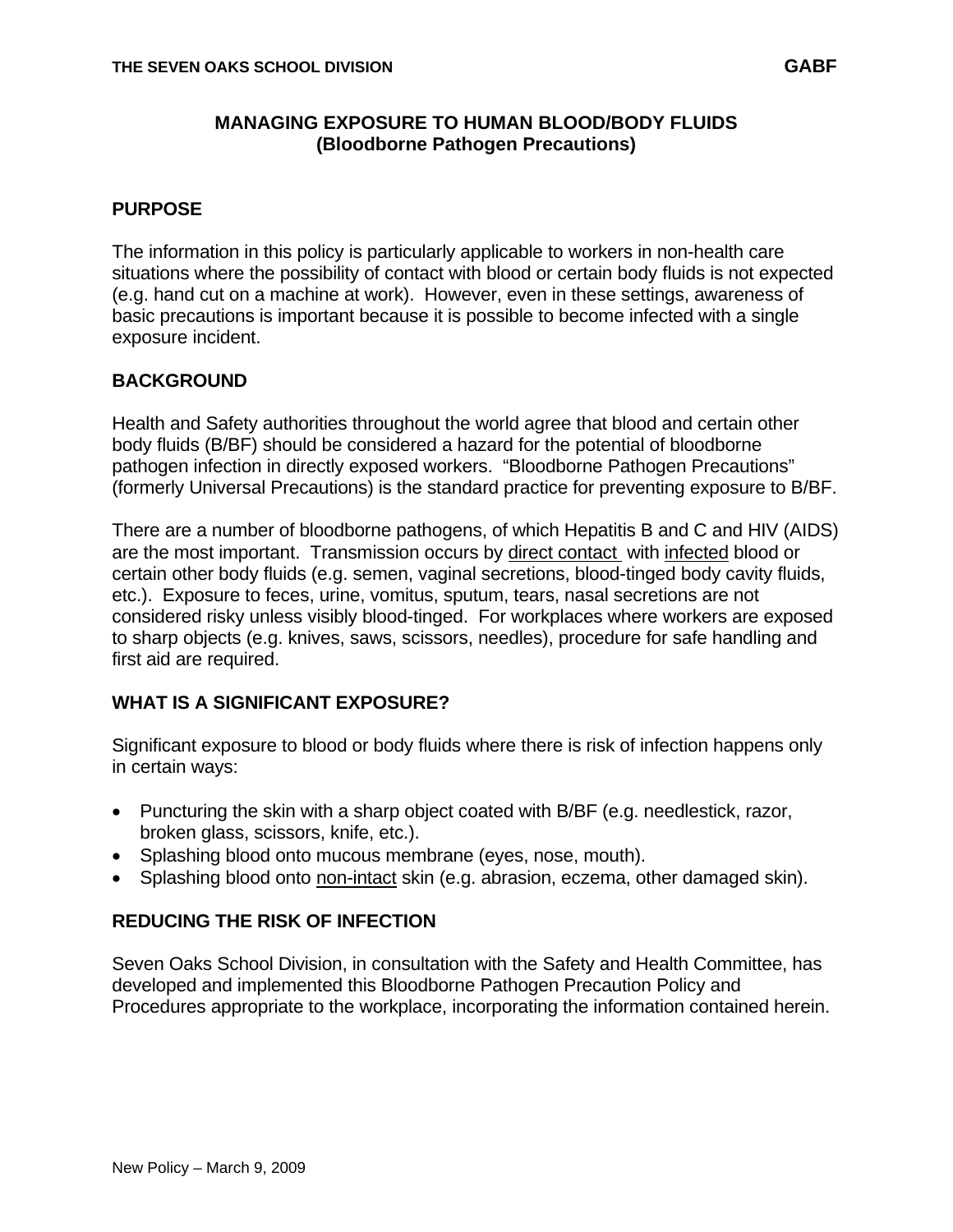# **SAFE WORK PRACTICES**

# *PERSONAL PROTECTION*

#### **Handwashing**

Handwashing is the most important aspect of infection control, regardless of the appropriate use of gloves. Hands must be washed thoroughly with soap and water after all direct contact with B/BF.

## **Gloves**

Latex or vinyl gloves are to be worn:

- When handling any items soiled with B/BF.
- When there is direct contact with B/BF.
- When in contact with open wounds or sores.

## **Respiratory Protection**

Disposable devices with a one-way valve mechanism should be available for mouth-tomouth cardiopulmonary resuscitation (CPR). All first-aiders should carry this device with them at all times.

## *WORKPLACE CLEAN-UP PROCEDURES*

## **Spills**

Floor areas or benches which have been contaminated with B/BF should be promptly cleaned with absorbent disposable paper towelling which is then disposed into plastic bags. The area should then be cleaned with water and detergent followed by disinfecting, and allowed to air-dry. If mops have been used in the cleanup, they should be thoroughly washed in soap and water and dried before re-use.

#### **Soiled Clothing**

Clothing soiled with B/BF should be removed and laundered in the usual fashion.

#### **Soiled Tools and Instruments**

Tools, chisels, drill bits, etc. which come in contact with B/BF should be cleaned with paper towels, washed and decontaminated with an appropriate disinfectant.

#### **Cleaning Products**

Soap (and water) is the most common and most easily accessible cleaning product. For decontamination of aluminum or electronic equipment, use 70% isopropyl alcohol solution applied for 10 minutes.

#### **Sharps Disposal Procedures**

Safe pickup procedures to be practised. Do not place in regular garbage. Safe garbage handling procedures to be used.